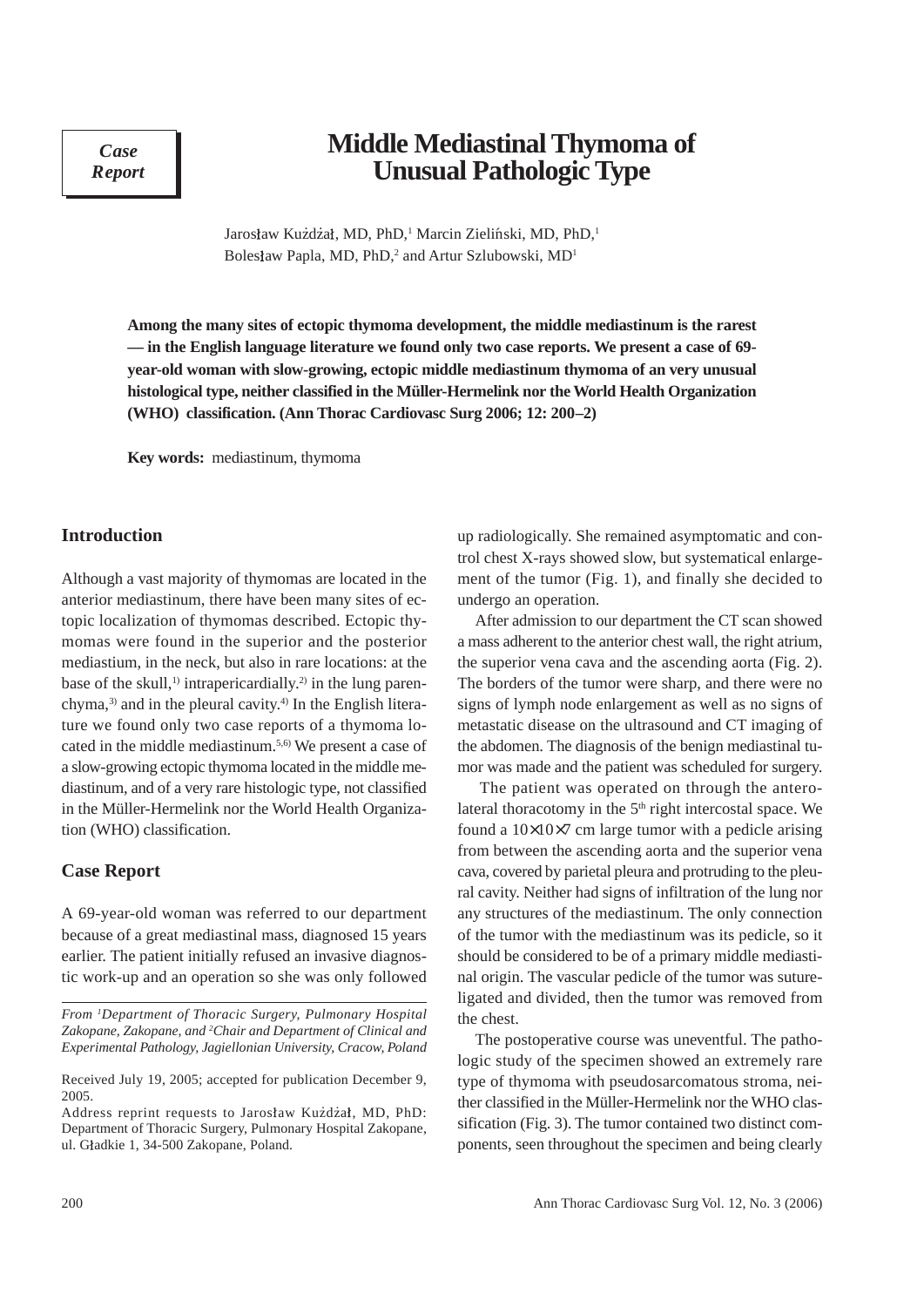

**Fig. 1.** Follow-up chest X-rays in 1988 (**A**), 1995 (**B**) and 2003 (**C**) showing slow, but systematic enlargement of the tumor.

separated. One component was composed of tightly packed medium-sized epithelial cells with round nuclei and scant cytoplasm, whilst the other, mesenchymal, consisted of spindle cells with elongated nuclei. Neither of these components showed atypia nor mitotic figures. Such tumor was recently referred to as "metaplastic thymoma".<sup>7)</sup> The histological features of this very rare tumor are described in detail elsewhere.<sup>8)</sup>

#### **Comment**

The thymus gland develops from the third and fourth branchial pouches and — in the course of the embryological development — descends into the anterior mediastinum. As a result of disturbances of this process, foci of the thymic epithelial cells may persist in different areas of the mediastinum. In fact, the presence of ectopic thymic tissue in the mediastinum has been shown by Masaoka,<sup>9)</sup> and then in some other studies. In our own series of 100 patients with nonthymomatous myasthenia we found ectopic thymic tissue in the cervical (10%), the perithymic (37%) and the left and right pericardiophrenic area fat pads (both 7%), as well as in the aorto-pulmonary window  $(33%)$  and the aorto-caval groove  $(4%)$ .<sup>10)</sup> It may be hypothesized, that ectopic thymomas arise from these ectopic foci of the thymic tissue. Only a small percentage of thymomas were found out of the anterior mediastinum; in these cases the location was, in decreasing prevalence in: the superior mediastinum, the neck and the posterior mediastinum.

In our patient the whole tumor was located in the middle mediastinum, and had a blood supply exclusively from the pedicle arising from between the ascending aorta and the superior vena cava. It may be suspected, that the source of thymoma in our patient was the ectopic focus of the thymic tissue located in the middle mediastinum.

## **References**

- 1. MacLean G, Guberman A, Giulivi A. Late pseudoexacerbation of myasthenia gravis due to ectopic thymoma invading lower cranial nerves. *Can J Neurol Sci* 1990; **17**: 46–8.
- 2. Mirra M, Zanella M, Bussani R, Falconieri G. Intrapericardial thymoma: report of two incidental autopsy cases and review of the literature. *Arch Pathol Lab Med* 1997; **121**: 59–63.
- 3. Bassermann R. Intrapulmonary thymoma. *Thoraxchir Vask Chir* 1975; **23**: 14–20.
- 4. Fushimi H, Tanio Y, Kotoh K. Ectopic thymoma mimicking diffuse pleural mesothelioma: a case report. *Hum*